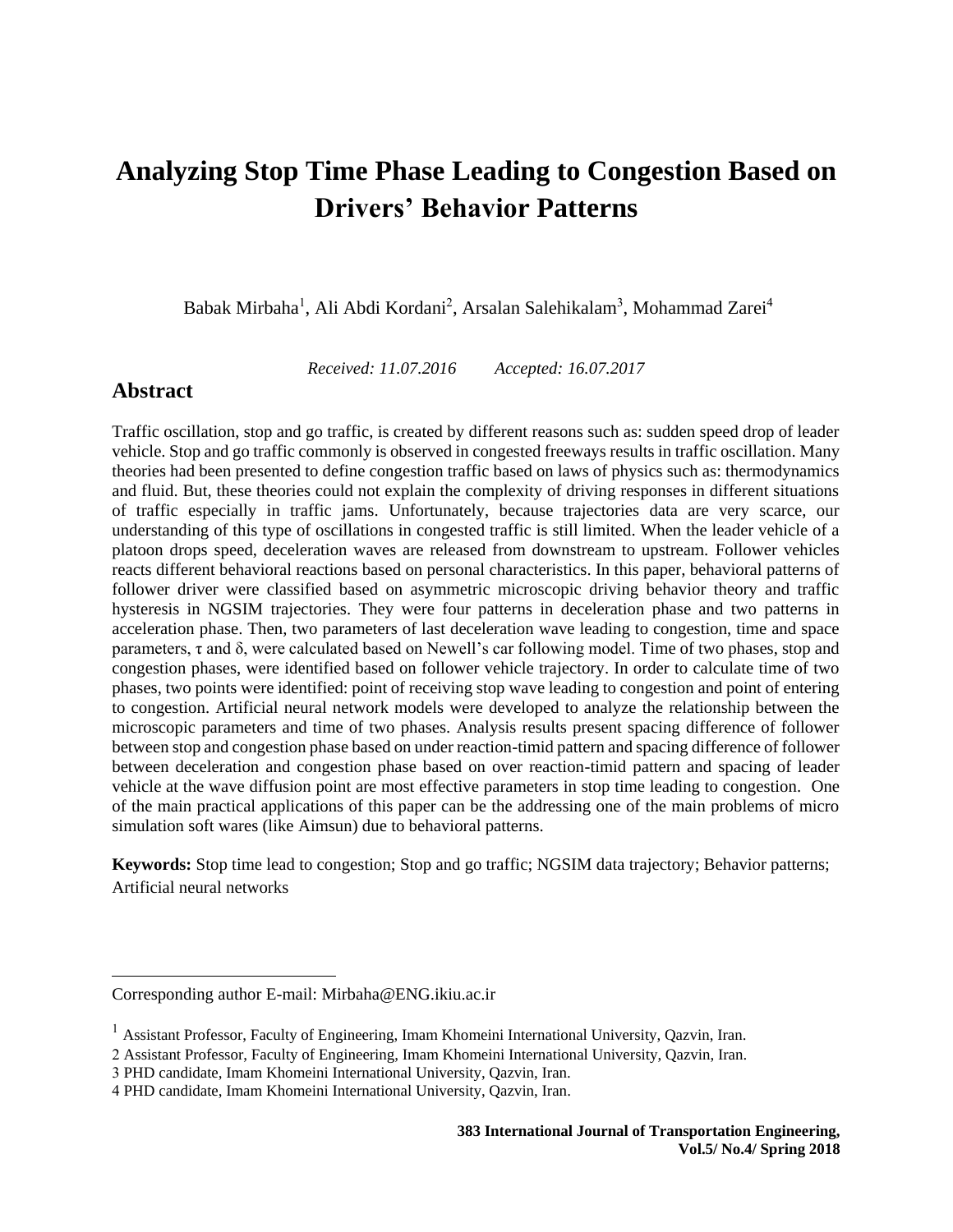# **1. Introduction**

Sudden speed drop of vehicles in freeways results in stop and go traffic. It has negative effects such as: delay, increasing fuel consumption and safety hazards. Traffic oscillation is developed by reasons such as lane change maneuvers and moving bottlenecks [ Zheng et al. 2011a; Chen et al., 2012; Bilbao- Ubillos, 2008; Zheng et al. 2011b; Ahn and Cassidy, 2007; Laval and Daganzo, 2006; Koshi, Kuwahara and Akahane, 1992; Laval, 2006 ]. Traffic oscillation results in propagation and grow kinematic waves from downstream to upstream in the vehicles' platoon [Mauch and Cassidy, 2002]. Due to these various factors, it is important to model stop and go traffic and understand the shape and type of propagation of this type of oscillation in congested traffic. Unfortunately, due to lack or scarce detailed vehicle trajectories and aggregated sensor data, our understanding about micro behavior characteristics of moving vehicles in traffic is still limited. Newell proposed the first theory for explaining driver asymmetric behavior. It is based on two separate curves for acceleration and deceleration of spacing – velocity. He showed that the spacing in acceleration is always larger than the deceleration for the same speed [Yeo and Skabardonis, 2009]. Also, Newell considered parallel trajectories of leader and follower vehicles. The wave speeds were also assumed similar for two phases of acceleration and deceleration. But, his approach wasn't complete to describe life cycle, generation and growth wave in vehicle platoon [Newell, 2002]. Del Castillo considered the same wave speeds. He analyzed life cycle of stop and go traffic in congestion. His researches presented that waves grow in dense traffic flow and cause delay in low density flow. In other hand, if there is congested traffic, traffic oscillation grows [Castillo, 2001]. Kim and Zhang calculated waves with different speeds for acceleration and deceleration phases. They used stochastic gap time and assumed gap time completely stochastic for any driver. They assumed that data trajectories are parallel [Kim and Zhang, 2004]. Yeo and Skabardonis presented a microscopic asymmetric theory based on the speed-spacing relationship. Traffic

trajectory was classified in 5 states: free-flow, acceleration, deceleration, coasting and stationary [Yeo and Skabardonis, 2009]. Behavioral asymmetric theory was able to describe transitions and this fact that traffic equilibrium exists as 2-dimensional area bounded by A-curve and D-curve. Also, it was able to explain traffic phenomena, vehicle maneuvering error, anticipation, life cycle of stop and go traffic cases, generation, growth and dissipation based on driver behavior characteristics. Based on asymmetric theory, maneuvering errors of following driver are classified into two groups, under reaction and over reaction, in deceleration and acceleration phase. This behavior depends on the following vehicle speed in traffic oscillation. Laval and Leclercq considered that the formation and propagation of traffic oscillations are because of the aggressive or timid driver behavior. They could simulate traffic oscillation properties, period and amplitude as observed empirically based on driver behavior and Newell car following model [Laval and Leclercq, 2010]. Comparing vehicles' platoon behavior before and after oscillation leads to identifying delay in recovering the speed of the vehicle. This delay results in occurrence of the hysteresis phenomenon in stop and go traffic and asymmetric spacing in deceleration and acceleration phase [Laval, 2010; Zhang, 1999]. Numerous researchers presented hysteresis phenomena based on asymmetric theory in deceleration and acceleration phase, but this theory is not able to analyze it [Yeo and Skabardonis, 2009]. Treiterer and Myer studied vehicle platoon behavior for entering and exiting oscillation with using vehicle trajectory data from aerial photographs. Their research lead to measure the relationship between average speed, density and flow rate. When a platoon of vehicles goes through a traffic disturbance, the prior existing conditions of the disturbance are not restored immediately. The retardation related to speed recovering during the period in which platoon of vehicles comes out of traffic disturbance causes traffic hysteresis loops [Treiterer and Myer, 1974]. Zhang formulated the hysteresis in traffic flow as a mathematical model to explain the transition between different traffic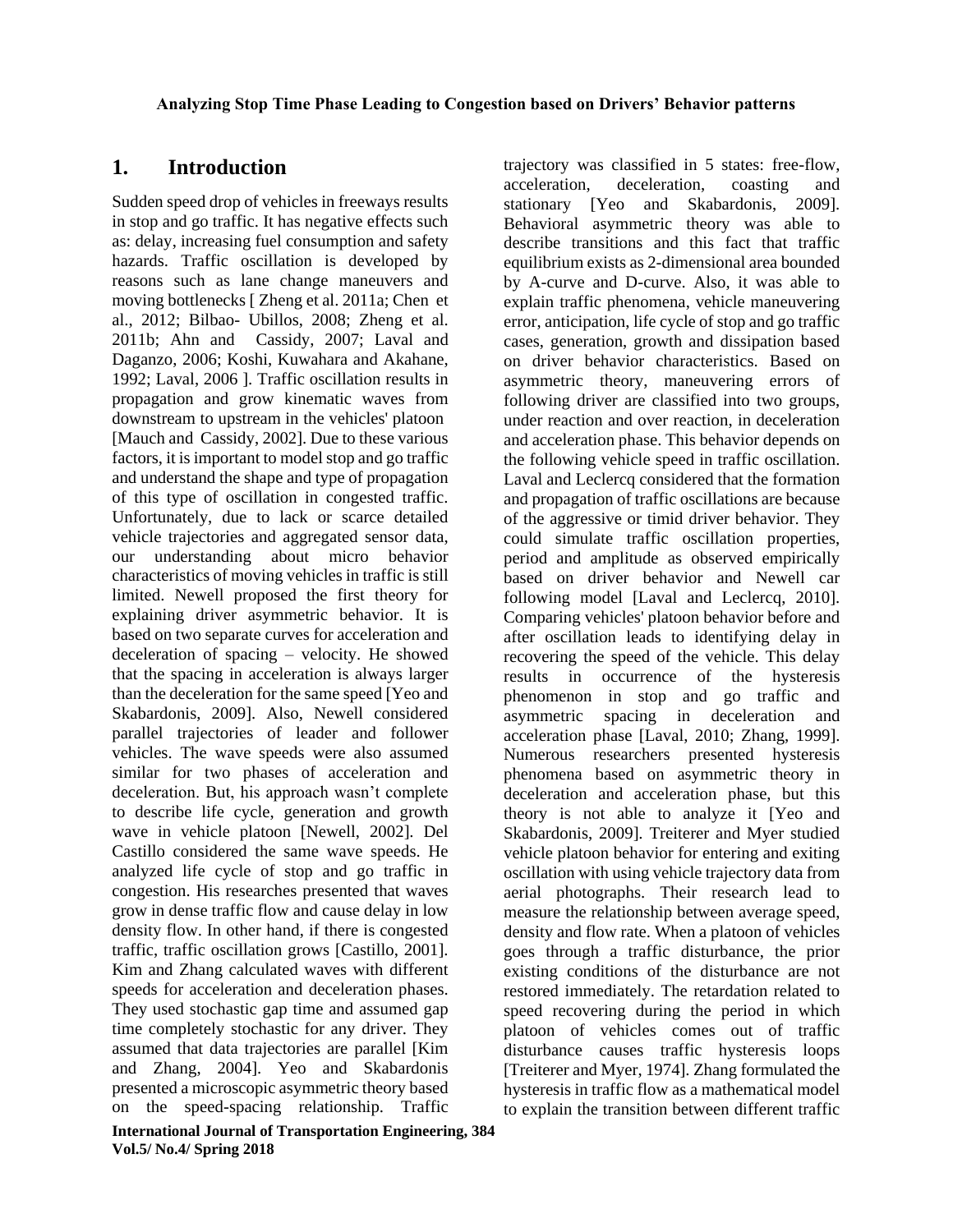flows based on driver behavior. The speeddensity curve was divided into three traffic phases; namely, relaxation phase in acceleration pattern, prediction phase in deceleration pattern, prediction- relaxation balanced phase in strong equilibrium. He demonstrated an increase in driver concentration on acceleration pattern, and reduction in driver concentration in the deceleration phase [Zhang, 1999]. Zhang and Kim applied a new car-following theory in which new variables were introduced and used; such as, gap time as a function of gap distance, and traffic phase including acceleration, deceleration and coasting condition [Zhang and Kim, 2006]. Laval presented that hysteresis magnitude estimation is based on measurements taken during non-steady state conditions in previous studies that resulted in measurement error. He used NGSIM trajectories and hysteresis phenomena magnitude in invariable density and classified into four levels: Strong, Weak, Negligible and Negative level. Also, his research shows that different driver behaviors cause separate loops of flow – density plot in deceleration and acceleration phases. These loops present timid maneuver, clockwise loop of speed – spacing plot, and aggressive maneuver, counter-clockwise loop of speed – spacing plot [Laval, 2010]. Ahan et al analyzed the evolution of speed-spacing relationships as vehicles exit from stop-and-go oscillations based on the kinematic wave model with variable wave speed. They used equilibrium spacing instead of observed spacing. Their researches show that hysteresis magnitude takes place less frequently and in smaller amplitude than previously thought [Ahn, Vadlamani and Laval, 2013]. Chen et al presented a behavioral car-following model based on NGSIM trajectories. Their model was able to reproduce the spontaneous formation and ensuing propagation of stop and go waves in traffic oscillation. The statistical results of their model reveal that traffic oscillation depends on driver behavior. Also, we have to consider this correlation between driver behavior of before and during oscillation [Chen et al., 2012]. Chen et al analyzed traffic hysteresis based on a behavioral car-following model. Their researches presented

that type of traffic hysteresis is dependent on driver behavior when experiencing traffic oscillations but driver behavior is independent on its position along the oscillation. Also, their investigations revealed development in different stages of oscillation, growth and fully-developed, depending on the different patterns of hysteresis and driver behavior characteristics [Chen et al., 2012]. Orfanou et al. extend past investigations about oscillation by identifying traffic hysteresis. Using Trajectory Explorer software and artificial neural networks, hysteresis characteristics were analyzed based on classifying phenomena behavioral perspectives, aggressive and timid, at the microscopic level. Analysis of results of artificial neural networks presented that changes in the two parameters, spacing and acceleration at the end of the phenomenon, are the most critical determinants [Orfanou, Vlahogianni and Karlaftis, 2012]. [Mohsen Poor Arab Moghadam](http://www.ijte.ir/?_action=article&au=145899&_au=Mohsen++Poor+Arab+Moghadam) et al, presented a car-following model that developed combining an Adaptive Neuro-Fuzzy Inference System (ANFIS) and a Classification And Regression Tree (CART). It simulated the reaction time of follower behavior of each drivervehicle-unit (DVU). Their results were compared with Ozaki's reaction time[\[Mohsen Poor Arab](http://www.ijte.ir/?_action=article&au=145899&_au=Mohsen++Poor+Arab+Moghadam)  [Moghadam](http://www.ijte.ir/?_action=article&au=145899&_au=Mohsen++Poor+Arab+Moghadam) et al., 2016]. In this paper, different behavior patterns of following driver are classified based on maneuvering errors in deceleration phase and based on traffic hysteresis, aggressive and timid, in acceleration phase. Then we calculated time between two phases based on the deceleration wave leading to congestion in traffic oscillation. Also, artificial neural network models are developed to approximate the microscopic characteristics of behavior diversion at the microscopic level and different categories of driver patterns in deceleration and deceleration phases.

# **2. Research Methodology**

In order to better express the methodological pattern of this study, Figure 1 shows the order and different parts of the methodology used in this paper.

# **2.1 Driver Behavior Classification**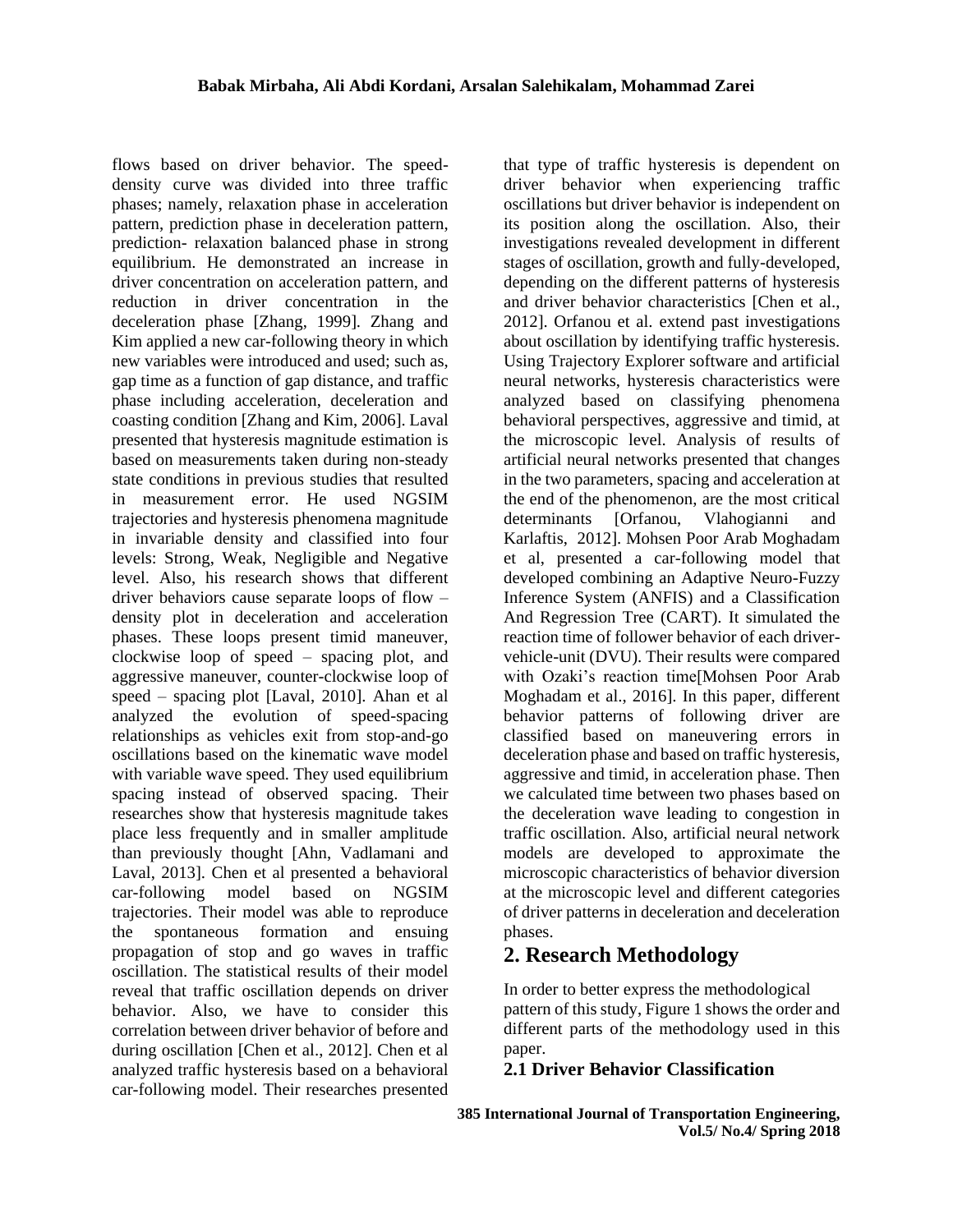In this research, NGSIM data are divided into four behavioral patterns based on the performance errors of the follower driver, which are under reaction with under constant reaction and over constant reaction in the deceleration phase leading to congestion and based on the hysteresis phenomenon in the acceleration phase into two behavioral patterns of aggressive and timid drivers. As the follower vehicle leaves the traffic oscillation, the behavior of the aggressive (timid) driver indicates that the faster (slower) reaction of the follower vehicle driver than the driver's behavior of the Newell's car following model leads to a higher (lower) leading vehicle distance diagram than the Newell vehicle's diagram at the macroscopic level (space-time curve). In other words, the propagation of the wave velocity in the acceleration phase between the vehicles in the platoon is done at a faster (slower) speed and a less (more) reaction time. At the microscopic level, the behavior of the aggressive (timid) driver leads to the formation of counter-clockwise (clockwise) circles in the space-velocity curve. According to the statistical results of the behavioral patterns of the following vehicle driver in Table 1 and based on the analysis of 544 coupling platoons leading up to the congestion, this study had examined only three behavioral patterns with under-timid reaction, over-timid reaction, and over-timid constant reaction due to the lack of transmitted data.

## **2.2 Phasing the Trajectory**

As shown in Figure2, the follower vehicle trajectory was classified into three phases: the propagation of the deceleration wave leading up to the congestion, entering stop and congestion phase based on the asymmetric behavioral theory and HCM 2010. For determining the start of deceleration phase leading up to the congestion, the acceleration of the follower and leader vehicle in the data trajectory must be less than -1 in order to exit from the coasting phase before deceleration and the speed of follower and leader vehicle starts to slow down to reach zero quickly. As shown in Figure3, in phasing the trajectory, it is possible to accelerate the follower and leader

vehicles in the deceleration phase. In other words, the acceleration of both devices is always less than -1 and spacing is not so much that the follower and leader vehicle can exit the deceleration phase. For this reason, under the influence of the latest wave, the follower vehicle deceleration leading up to the congestion will reach zero under the influence of deceleration. The starting point of the entry to stop phase is considered less than 5 mph based on the HCM 2010, which the follower and leader vehicles decelerates continuously in order to enter the congestion phase, i.e. zero speed. W1: the latest wave of deceleration leading up to the congestion, W2: stop wave, W3: congestion wave, T: the time between two phases of stop and congestion

# **2.3 Introducing the Parameters**

This study had identified the time to receive the stop wave leading up to the congestion in the stop-go traffic. As shown in Figure4, the impact of nine independent variables at the microscopic level had been analyzed on the dependent variable of time between two phases based on the behavioral patterns of the follower driver in the deceleration and acceleration phase by using the neural network model. In this figure, Point No.1 is the wave propagation point from the leader vehicle, point No.2 is the wave reception point from a follower vehicle,  $\tau$  is the the time difference between the leader vehicle at propagation and the follower vehicle when receiving a deceleration wave,  $\delta$  is the interval between the leader vehicle at propagation and the follower vehicle when receiving a deceleration wave,  $S_{11}$  is the spacing of the leader vehicle at point No.1,  $S_{12}$  is the spacing of the leader vehicle at point No.2,  $S_{f1}$  is the spacing of the follower vehicle at point No.1,  $S_{f2}$  is the spacing of the follower vehicle at point No.2,  $V_{f2}$  is the follower vehicle velocity when receiving the stop wave,  $\Delta S_{f2}$ ( Jam, Stop) is the spacing difference between two stop and congestion phases,  $\Delta S_{f2}$ (jam , Dcc) is the spacing difference between two congestion and deceleration phases.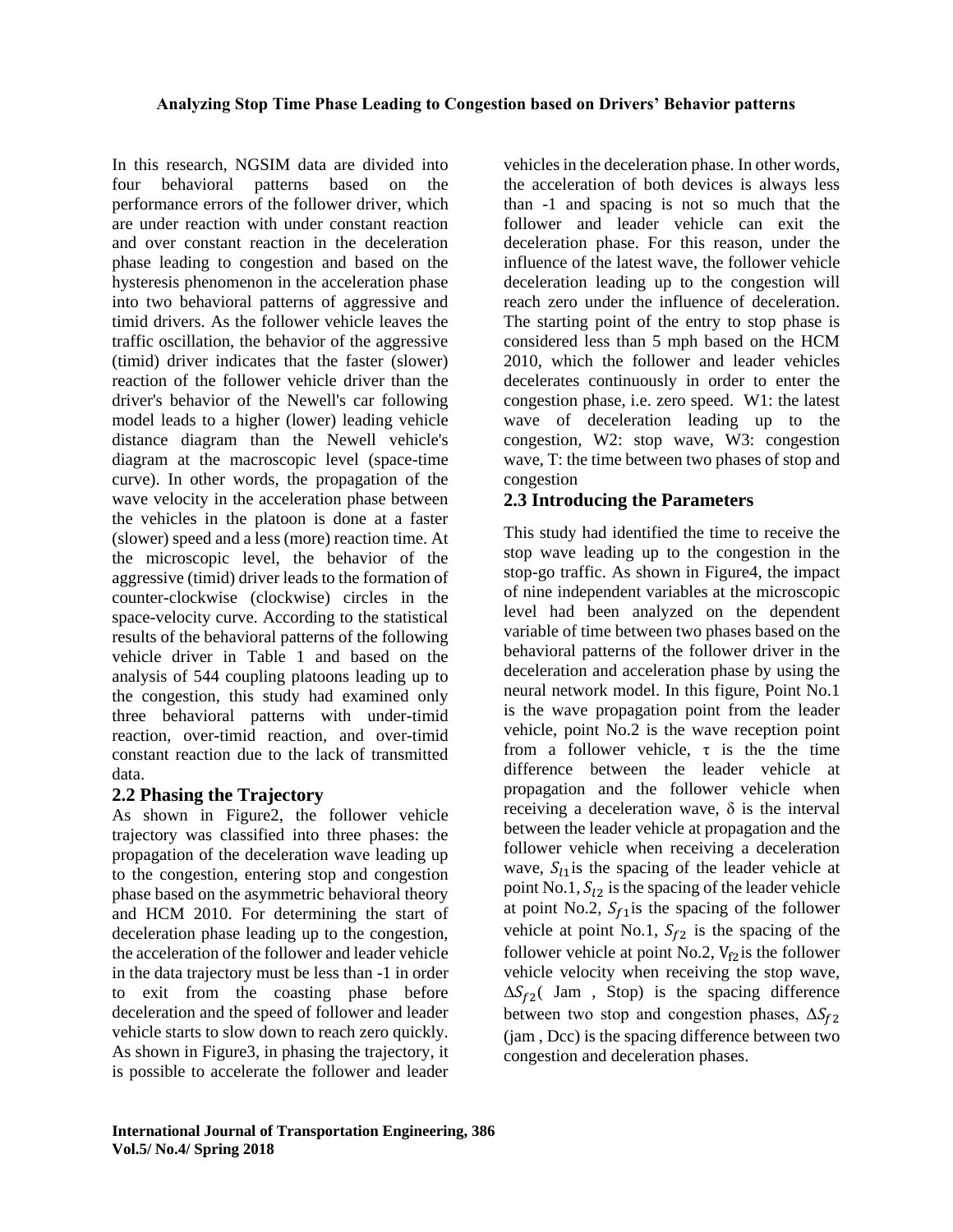#### **Babak Mirbaha, Ali Abdi Kordani, Arsalan Salehikalam, Mohammad Zarei**



#### **Figure (1): Flowchart of research methodology**

| Table 1. The Statistical Results of the Behavioral Patterns |  |  |
|-------------------------------------------------------------|--|--|
|-------------------------------------------------------------|--|--|

| Behavioral pattern      | The number of pairs deceleration phase |            | Timid |  |
|-------------------------|----------------------------------------|------------|-------|--|
|                         | patterns                               | Aggressive |       |  |
| Over reaction           | 295                                    | 63         | 232   |  |
| Under reaction          | 129                                    | 19         | 110   |  |
| Over cotenant reaction  | 90                                     | h          | 84    |  |
|                         | 30                                     | 14         | 16    |  |
| Under cotenant reaction |                                        |            |       |  |
| Platoon total           | 544                                    |            | 544   |  |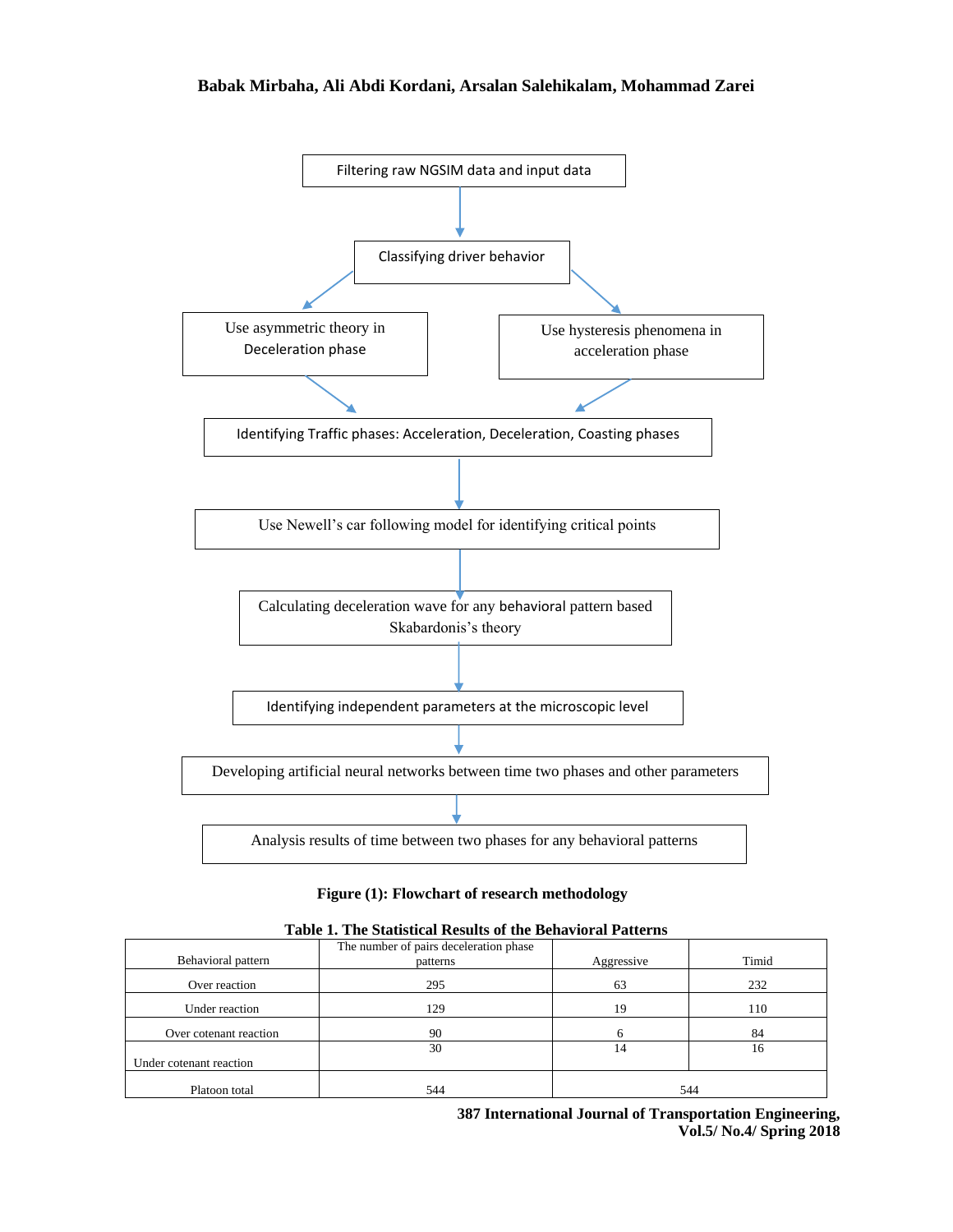





**Figure 3. The follower vehicle acceleration-time chart (from the propagation of the deceleration wave until entering the congestion) based on the NGSIM transmitted data**



**International Journal of Transportation Engineering, 388 Vol.5/ No.4/ Spring 2018**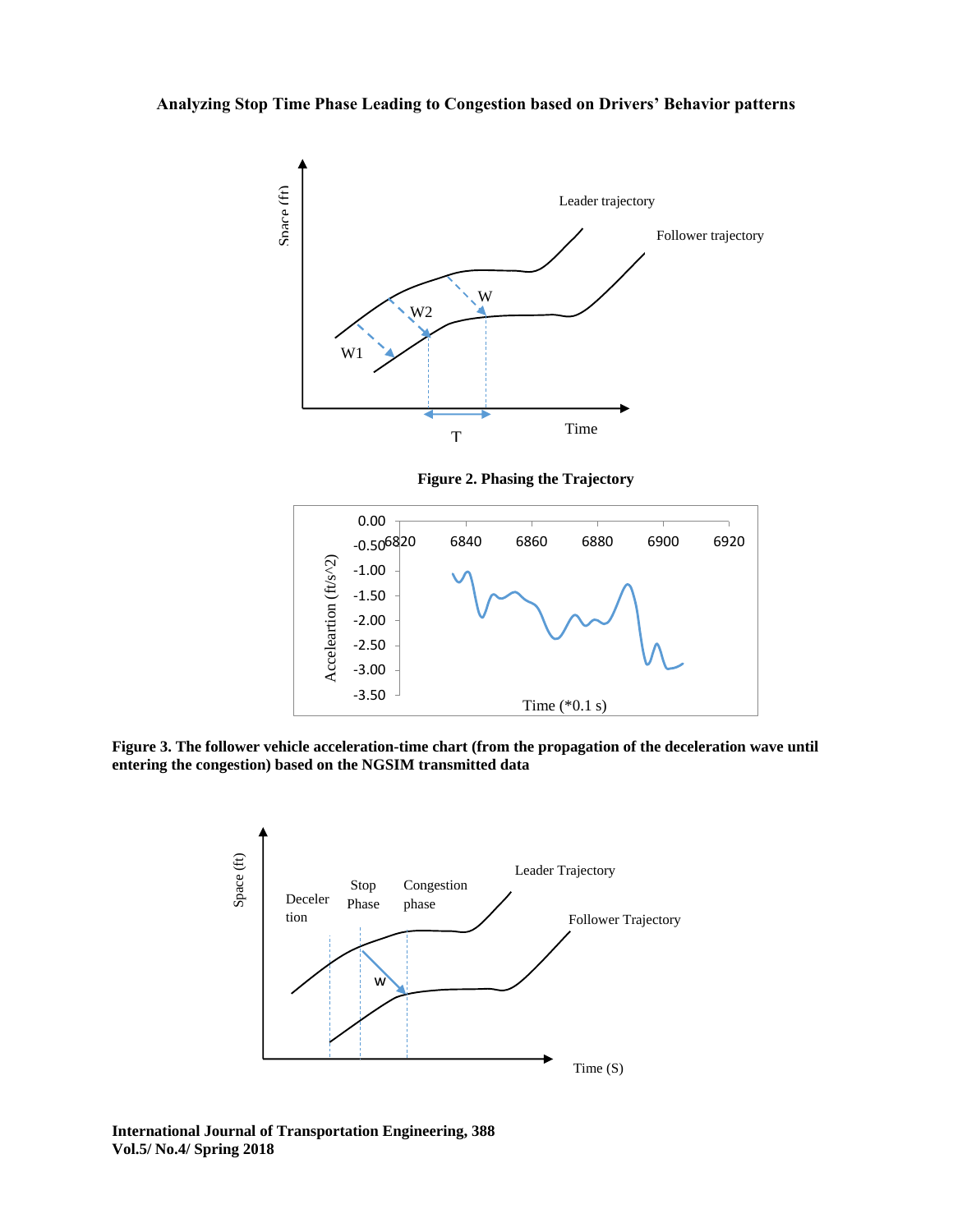#### **Figure 4. Introducing the Parameters at the Microscopic Level in the Interval-Time Chart**

### **2.4 Artificial Neural Network Model**

In a general classification, the vehicles following models are classified into two categories: based on the mathematical relations and input-output models (neural network). In mathematical models, the behavior of the follower vehicle is presented by mathematical relations. In neural network models, the behavior of the follower vehicle is analyzed based on the actual measured values. In these models, inputs and outputs are designed and instructed based on the actual data of the model. The nonlinear behavior of the follower driver leads to the use of intelligent algorithms such as neural network models. Many researchers have used the neural network model in traffic due to the nonlinearity of the driver behavior. Zheng et al., Khodayari et al., Xiaoliang, Hongefi and Panwai have used the neural network model to identify the delay instant reaction in the following vehicle models [Zheng et al., 2013; Khodayari and Ghafari, 2012; Xiaoliang, 2006; Hongefi et al., 2003; Panwai and Dia, 2007 ].

## **2.4.1 Designing the Neural Network Model**

Due to the plurality of parameters and error in the collected data as well as the presence of noise in the sensor of the installed cameras, the neural network model is used in order to identify and analyze the effective parameters of the motionstop traffic at the microscopic level. The effect of different parameters at the microscopic level on the time between two phases of stop and congestion in different behavioral patterns is identified by using the neural network model. Neural networks are computational models with a large parametric space and specified flexible

structure, which are inspired by neurological studies [Karlaftis and Vlahogianni, 2011] and they are also a practical way to learn various functions as functions with real, discrete and vector values. They are constructed based on interconnecting several processing units, in which neuron is composed of an arbitrary number of nodes or neurons that associate the input with the output. According to table 1, which shows the multilayer perceptron structure in the neural network, this research has used multilayer perceptron networks belonging to the feedforwards networks based on the error backpropagation learning rule [Orfanou et al., 2012]. The neural network pattern consists of four layers, an input layer, two hidden layers and an output layer. Each layer contains some neurons that receive information from the previous layers and then progress to the next layers and the number of hidden layers neurons are determined by guess and error in order to reach the ideal condition. The multilayer perceptron action as an approximate function results in their advantage than the more complex structures of the neural networks, which it can be directly linked to the statistical model through the correct selection of the operator function [Orfanou et al., 2012]. The structure of the neural network is presented according to Table 2, which the stimulus function of the neural network model is considered as the Tansing function in this research and the methodology for training the neural network model is based on fixing the weights for all variables except for constant input variables after training the neural network mode, moreover, the transmitted data are divided into three sections, as follows: training (70%), Cross – validation (15 %), testing (15%)

**Vol.5/ No.4/ Spring 2018**

**Table 2. Structural Characteristics of the Neural Network Model**

| Parameter | Value                                                                |
|-----------|----------------------------------------------------------------------|
|           | Spacing of leader vehicle at the wave propagation point, $S_{11}$    |
|           | Spacing of leader vehicle at the wave receive point, $S_{12}$        |
|           | Spacing of follower vehicle at the wave propagation point, $S_{f_1}$ |
|           | 389 International Journal of Transportation Engineering,             |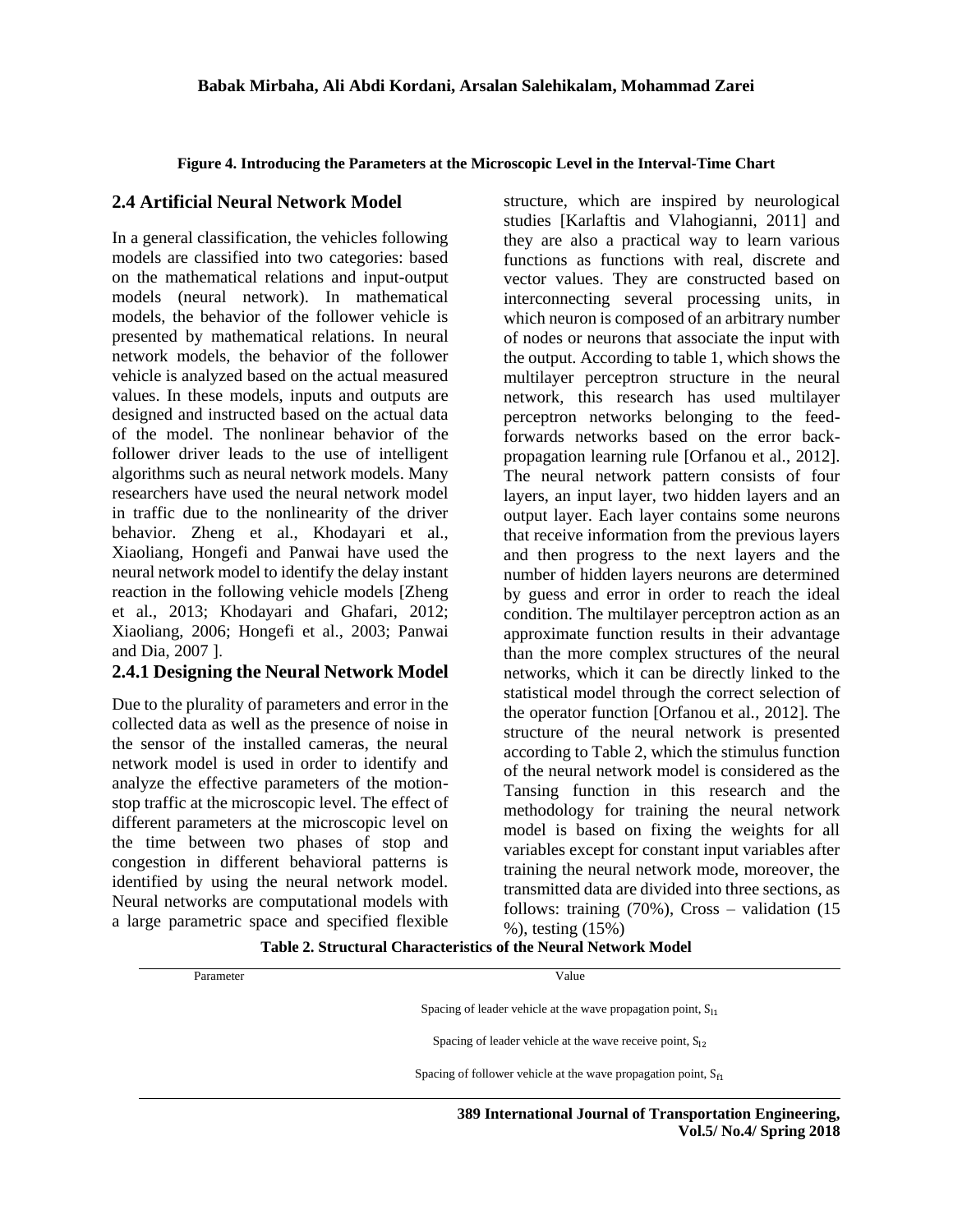|               | Spacing of follower vehicle at the wave receive point, $S_{f2}$                                                            |
|---------------|----------------------------------------------------------------------------------------------------------------------------|
| Input space   | The difference in spacing of follower vehicle between wave propagation and receive points, $\Delta S = S_{f2}$<br>$S_{f1}$ |
|               | The difference in spacing of leader vehicle between wave propagation and receive points, $\Delta S_1 = S_{12}$<br>$S_{11}$ |
|               | Spacing difference between two stop and congestion phases, $\Delta S_{f2}$ Jam, Stop)                                      |
|               | spacing difference between two congestion and deceleration phases, $\Delta S(F \text{ Jam}, \text{Dec})$                   |
|               | The follower vehicle velocity when receiving the stop wave, $V_{f2}$                                                       |
| Architecture  | Tansig                                                                                                                     |
|               | Time of between two phases                                                                                                 |
| Learning rule | $Back-propagation$                                                                                                         |
|               |                                                                                                                            |

## **2.5 Analyzing the Time Sensitivity between two Phases of Stop and Congestion**

This study has used Crystal Ball software to determine the effect of independent variables on the dependent variables, which it can be connected to the neural network model in the Matlab software by using the Excel software. In this software, the sensitivity of the dependent variable to the independent variable is determined by specifying the uniform probabilities for all independent variables.

## **2.6 NGSIM Data**

This study has used the NGSIM project data, which includes the vehicle ID, line and vehicle position within 0.1 seconds, the temporal and spacing, speed and acceleration of the follower and leader vehicle and their ID [NGSIM, 2006]. Freeway I-80 (US 101) is a 6-lane freeway with a length of 1.650 ft (2100 ft) including a high

occupancy vehicle (HOV) lane. The transmitted data collection and processing in freeway I-80 includes time intervals of (4:00-4:15 pm) and (5:00-5:30 pm) and in freeway US101 contains a time interval of (7:50-8:35 a.m.) with an accuracy of 0.1 seconds. Using the Savitzky and Golay method, the fluctuation of data that were collected from the recorded films in the NGSIM project were filtered and deleted by cameras located on the freeways [Ahn et al., 2011].

# **3. Analysis of the Results**

## **3.1 Evaluation of The Neural Network Performance**

According to Table 3, evaluating the perceptron performance of the neural network shows that correlation coefficient between the observed and predicted data is presented based on each different behavioral pattern that is also associated with each variable.

**Table 3. The Statistical Evaluation of Neural Network Performance**

|            | Under reaction | Over reaction | Over reaction constant |
|------------|----------------|---------------|------------------------|
|            |                |               |                        |
|            |                |               |                        |
| <b>MSE</b> | 0.056          | 0.061         | 0.053                  |
|            |                |               |                        |
| MAE        | 0.133          | 0.133         | 0.133                  |
|            |                |               |                        |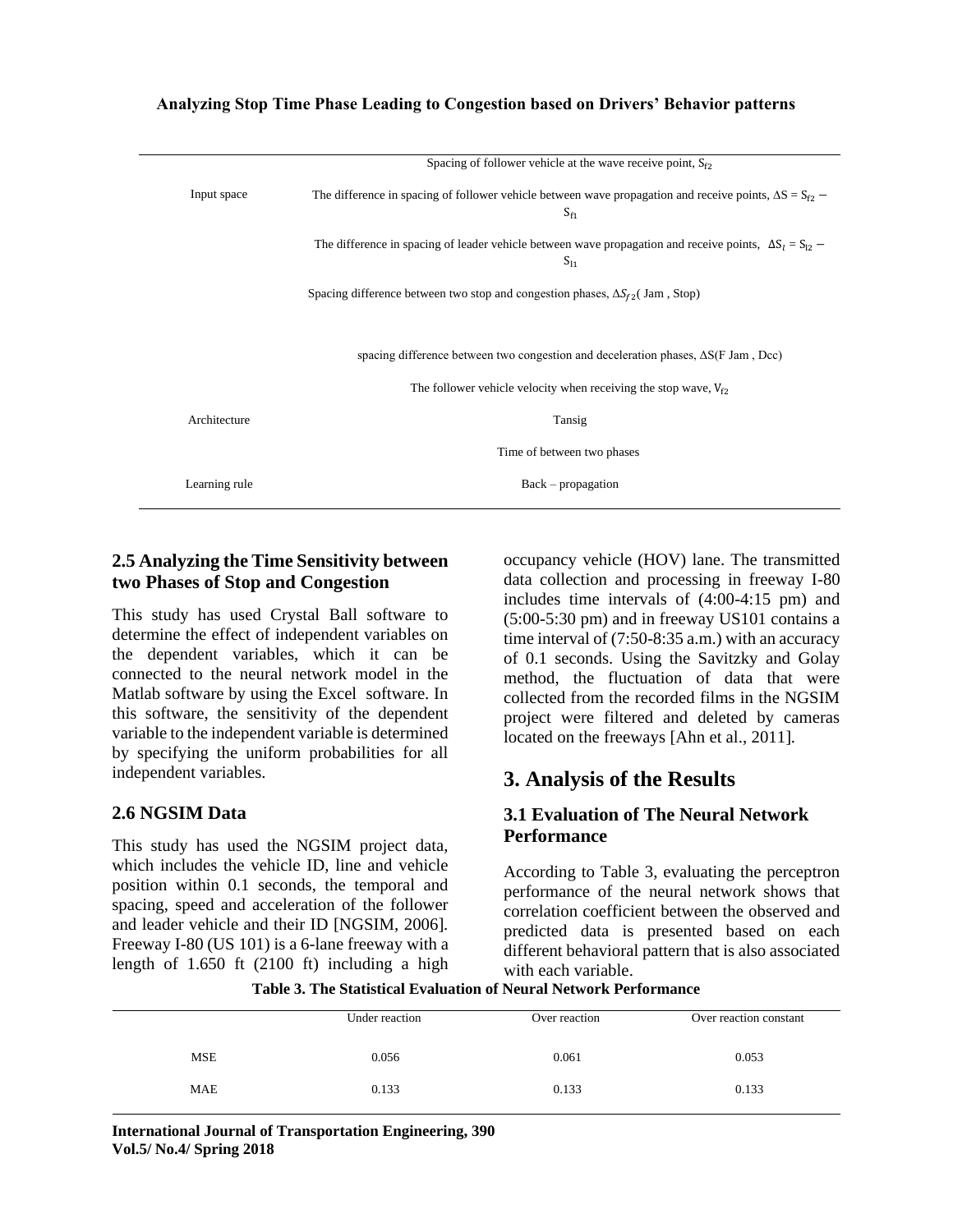#### **Babak Mirbaha, Ali Abdi Kordani, Arsalan Salehikalam, Mohammad Zarei**





**Figure 5. Sensitivity Analysis Chart of the Parameters Based on the Behavioral Patterns with Over Reaction-**

**Timid**

## **3.2 The Time Between Two Stop And Congestion Phases**

#### **3.2.1. Over reaction-timid driver**

According to Figure5, the results of analyzing the sensitivity of the transmitted data from nine parameters at the microscopic level indicates that three parameters of spacing difference of the follower vehicle between two deceleration and congestion phases, spacing difference of the follower vehicle when propagating and receiving the stop wave, and spacing of the follower vehicle when propagating the stop wave have, respectively the greatest effect on the amount of time between two phases.

### **3.2.1.1 The Neural Network Models Of the Parameters Effective On the Microscopic Level**

According to Figure6, increasing the spacing difference between acceleration and congestion phases leads to an increase in the time of entering to the stop leading up to the congestion. The follower driver based on the behavioral pattern with overreaction tends to drive in a safer spacing than the balanced driver, Newell. When a high safety spacing at the time of propagating deceleration wave leading to congestion enters the traffic oscillation, due to the fixing the safe spacing, a higher deceleration, a decrease in time occurs between two phases in order to increase the maneuverability of the traffic oscillation. However, the time increases between two phases by increasing the amount of safe spacing at the time of congestion wave propagation. Increasing the safe spacing of the follower driver in the phase of receiving the deceleration wave leads to increasing the maneuverability of the driver when entering the congestion phase and the driver's less tendency to slow down leads to an increase the time between two phases. In other words, the follower driver provides the safe spacing when entering the stop phase by slowing down the velocity in the phase of receiving deceleration wave, which leads to a lower deceleration in the phase between the stop leading to congestion. As

**391 International Journal of Transportation Engineering, Vol.5/ No.4/ Spring 2018**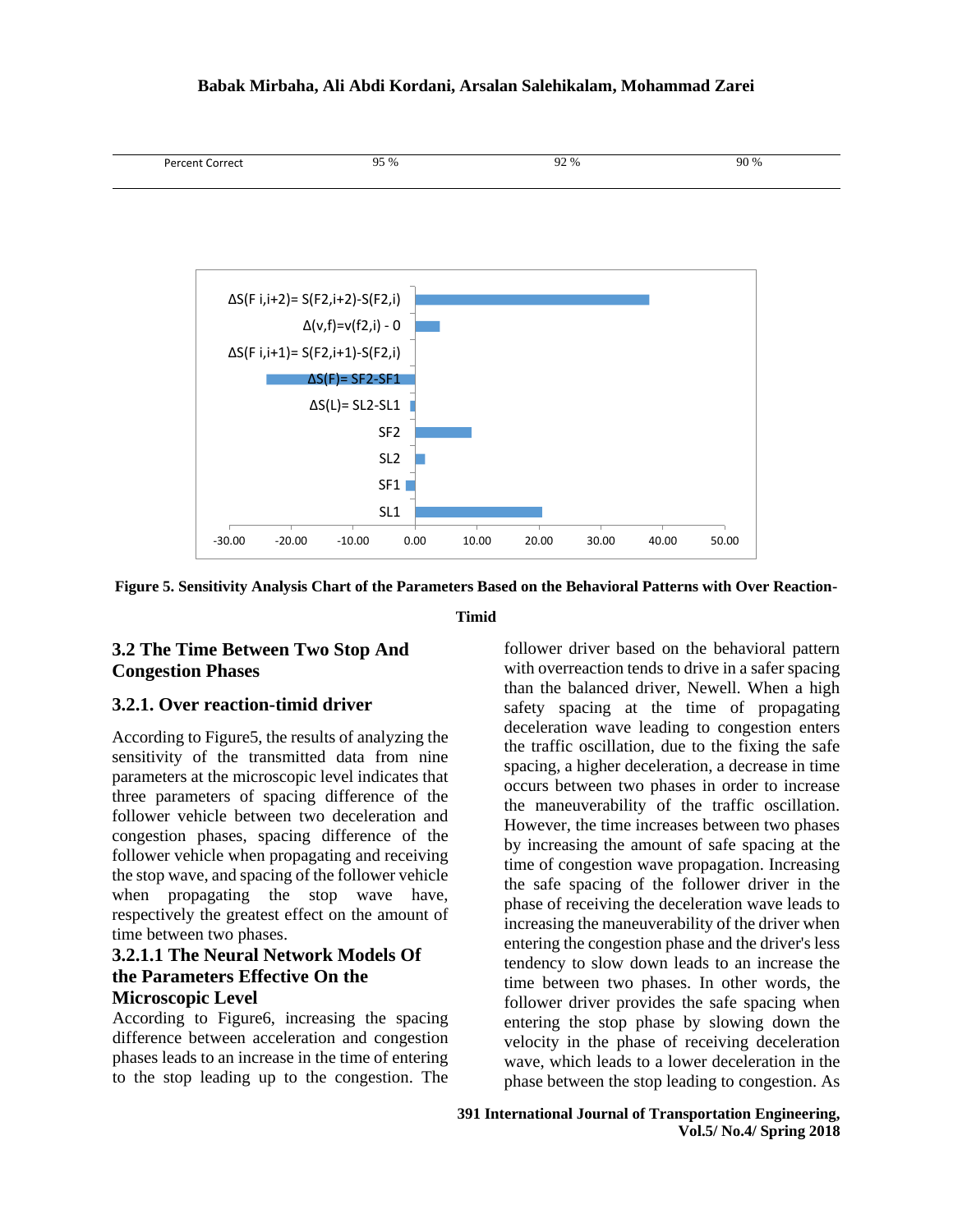the wave is propagated from the leader vehicle, the amount of spacing in the follower vehicle is  $S_{f1}$  and its amount is equal to  $S_{f2}$  when it receives the deceleration wave at the point of receiving the wave. If the amount of follower spacing when receiving the deceleration wave is lower than when propagating the deceleration wave, the value of the independent variable,  $\Delta S_f = (S_{f2} S_{f1}$ ), will be negative.

According to Figure7, reducing the spacing difference of the follower vehicle when propagating and receiving the stop wave leads to an increase in the time between stop and congestion phases. Increasing spacing of the follower vehicle at the time of propagating the stop wave leads to increase the maneuverability and provide the sufficient safe headway. Providing a safe spacing leads to the driver's reluctance to slow down, increasing the time between two phases. Reducing spacing at the time of wave propagation leads to decrease the safe spacing before entering the stop phase as well as increasing spacing when receiving the wave leads to increase the maneuverability of the follower driver in order to supply the lack of safe spacing when entering the stop phase. Thus, the follower driver has more speed drop, reducing the time between two phases, in order to provide the intended safe spacing.



**Figure 6. The Neural Pattern of Time based on spacing Difference of the Follower Vehicle between two Deceleration and Congestion Phases**



**International Journal of Transportation Engineering, 392 Vol.5/ No.4/ Spring 2018 Figure 7. Spacing Difference of the Follower Vehicle when Propagating and Receiving the Stop Wave**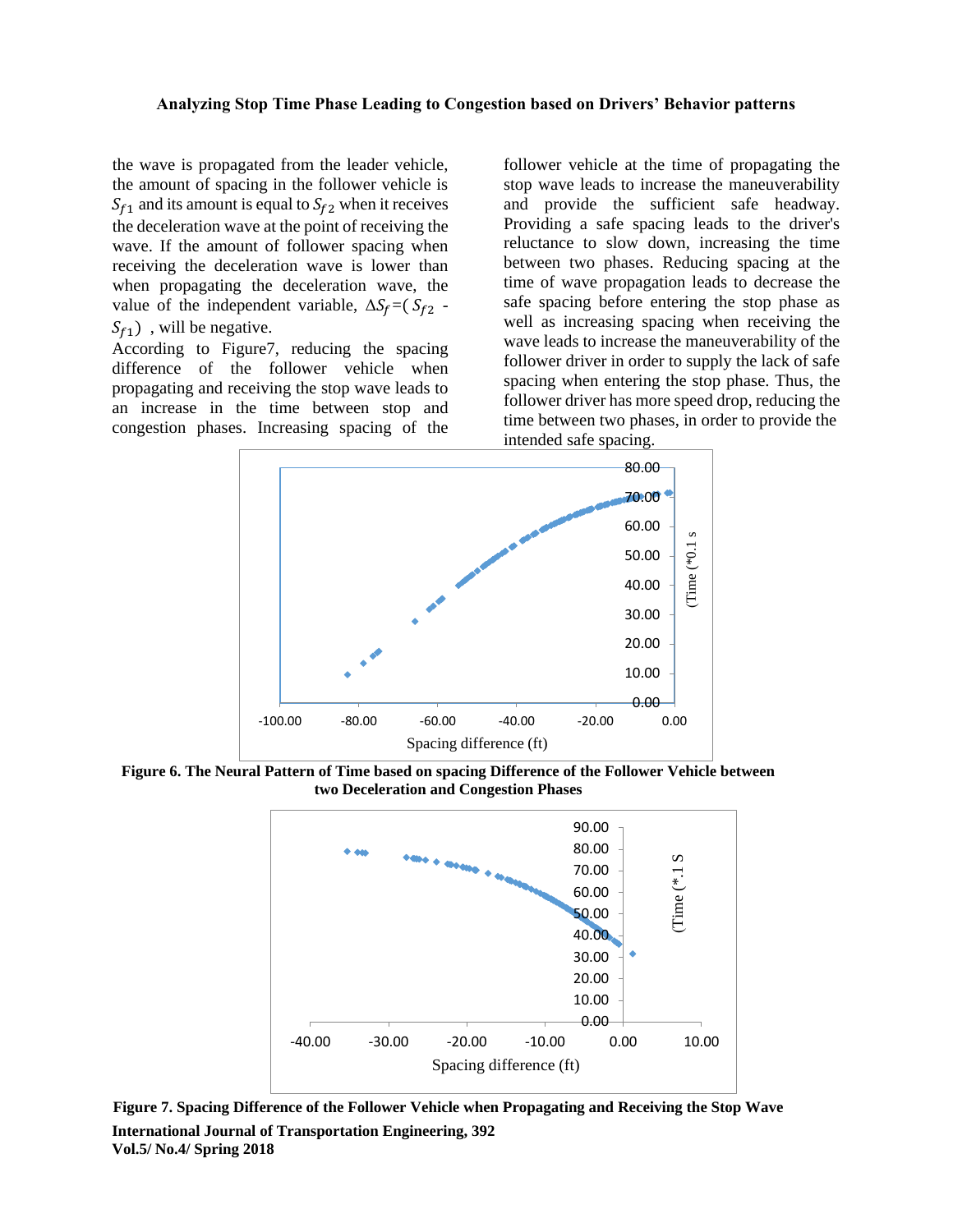

**Figure 8. Spacing of the Leader Vehicle when Propagating the Stop Wave**



**Figure 9. The Chart of analyzing the parameters sensitivity based on the behavioral pattern with under reaction-timid**

According to Figure 8, increasing the spacing of the leader vehicle when propagating the stop wave leads to an increase in the time between two phases of stop and congestion. Increasing spacing leads to a smoother flow of traffic and providing a safe spacing in the traffic oscillation. Providing a safe spacing leads to driver's reluctance to slow down, increasing the time between the two phases.

## **3.2.2 Under Reaction- Timid Driver**

According to Figure9, the results of analyzing the transmitted data sensitivity from nine parameters at the microscopic level indicates that two parameters of spacing difference of the follower

**International Journal of Transportation Engineering, 393 Vol.5/ No.4/ Spring 2018**

vehicle between two phases of deceleration and congestion, and spacing of the leader vehicle when propagating the stop wave have the greatest effect on the amount of time between two phases, respectively.

## **3.2.2.1 The Artificial Neural Network Models Of the Parameters Effective On the Microscopic Level**

According to Figure10, increasing the spacing difference between two stop and congestion phases leads to increase the time of entering the stop leading to the congestion. The follower driver based on the behavioral pattern with under reaction tends to drive in spacing with less safety than the balanced driver, Newell. Increasing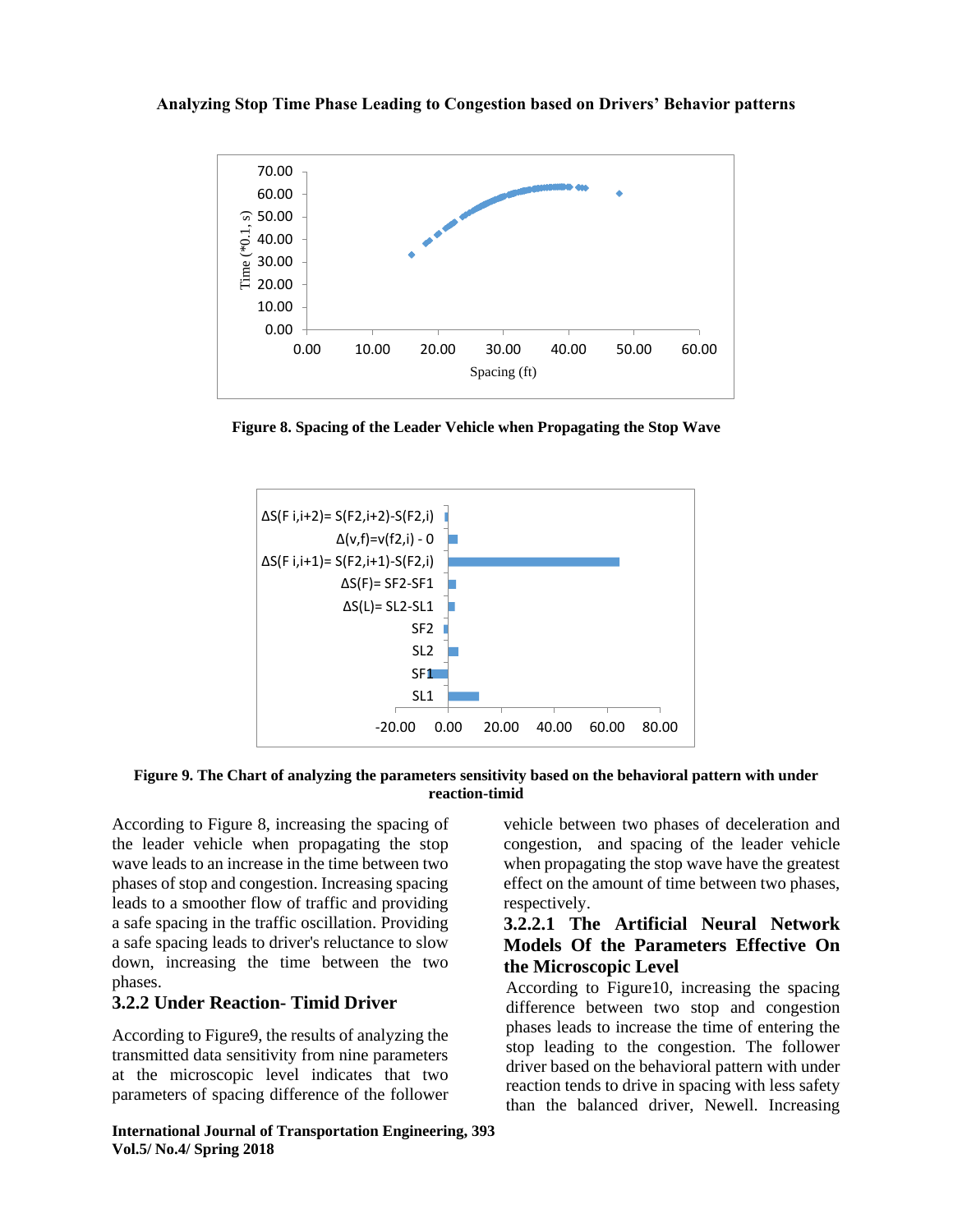spacing of the follower vehicle when receiving the stop wave leads to reducing spacing difference. The driver with under reaction does not show reluctance to slow down than the received wave due to the ability to drive at low safety spacing and driver continues to move until the safe spacing decreases to the extent that driver had to lower the velocity more quickly, reduce the time between two phases, in order to provide a safe spacing. Also, increasing spacing of the follower vehicle when receiving the congestion wave leads to increasing spacing difference and the time between two phases. Increasing spacing at congestion indicates that

the follower driver has fewer tendencies to slow down and increase the time between two phases due to the ability to drive in a limited spacing and s/he continues to move in the traffic oscillation with a safe spacing

According to Figure 11, increasing the spacing of the leader vehicle leads to increasing the time between two phases of stop and congestion. Increasing spacing leads to a smooth flow of traffic. The maneuverability of the follower driver increases based on the pattern with under reaction, which leads to the driver's unwillingness to slow down; thus the time for reaching the congestion will increase.



**Figure 10. The neural pattern of the time based on spacing difference of the follower vehicle between two deceleration and congestion phases**



**Figure 11. Spacing of the leader vehicle when propagating the stop wave**

**International Journal of Transportation Engineering, 394 Vol.5/ No.4/ Spring 2018**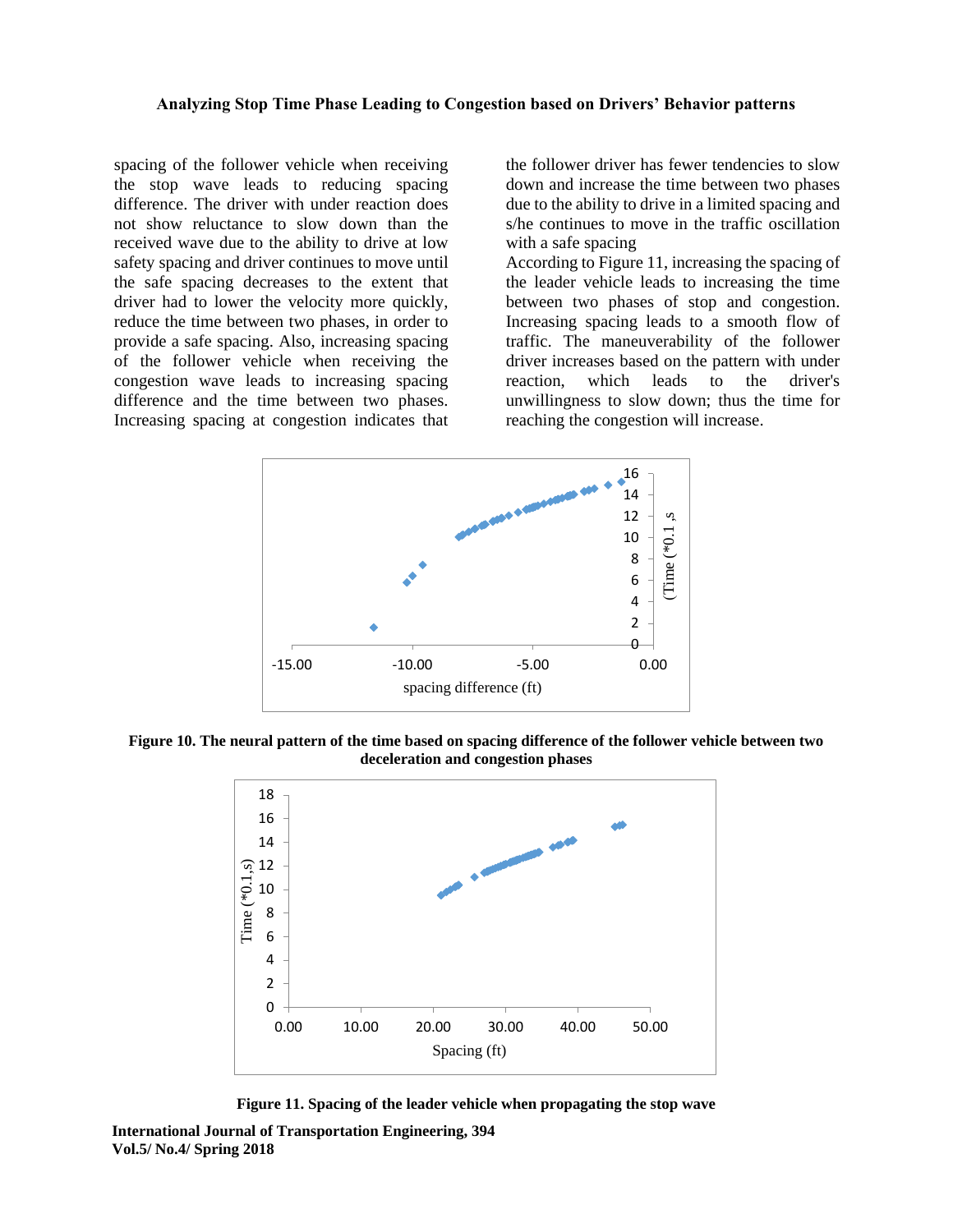

**Figure 12. The Chart of Analyzing the Parameters Sensitivity based on the Behavioral Pattern of the Over Constant Reaction-Timid**

## **3.2.3 Over Constant Reaction- Timid Driver**

According to Figure 12, the results of analyzing the transmitted data sensitivity from nine parameters at the microscopic level indicates that three parameters of spacing difference of the follower vehicle while receiving the stop and congestion waves, spacing difference of the follower vehicle between two phases of deceleration and congestion and spacing of the leader vehicle when propagating the stop wave have the greatest effect on the amount of time between two phases, respectively.

## **3.2.3.1 The Artificial Neural Network Parameters in the Microscopic Level**

According to Figure 13, increasing the spacing difference between two phases of stop and congestion leads to decreasing the time of entering the stop leading to the congestion. Increasing the following spacing in the stop phase leads to increasing the maneuverability of the follower driver based on the over constant reaction- timid pattern. In other words, the follower driver is less likely to decelerate and increase the time between two phases due to providing the safe spacing. Increasing spacing in the congestion phase leads to decreasing the safe spacing. The follower driver has a tendency to faster slow down and reducing the time between two phases due to providing the safe headway in the congestion phase.



**Figure 13. The Neural pattern of the time based on spacing difference of the follower vehicle between two stop and congestion phases**

**International Journal of Transportation Engineering, 395 Vol.5/ No.4/ Spring 2018**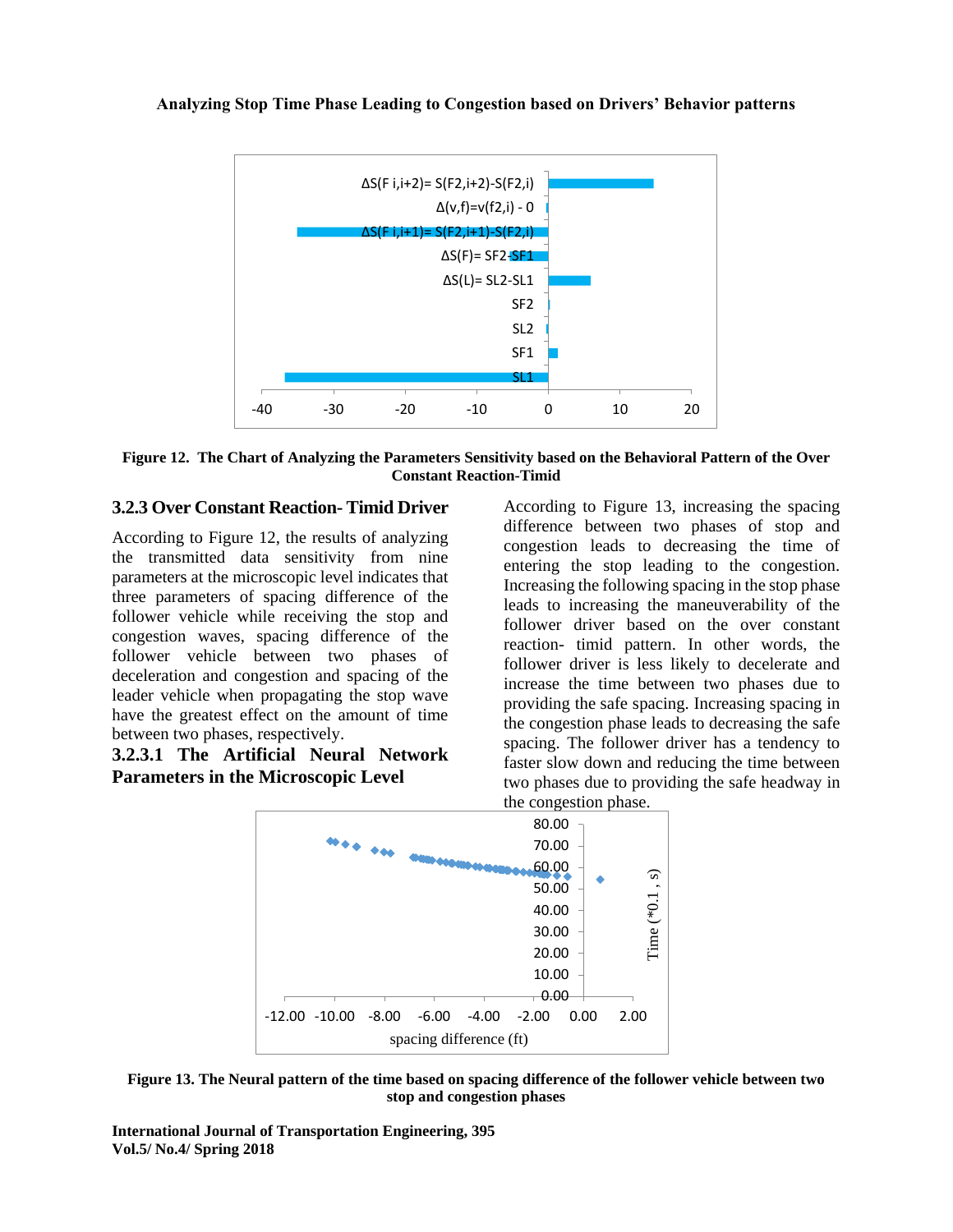According to Figure 14, increasing the spacing difference between two deceleration and congestion phases leads to increasing the time for entering the stop leading up to the congestion. Similar to the behavioral pattern of the over reaction when the high safety of spacing at the time of propagating the deceleration wave leading up to the congestion enters the traffic oscillation, the follower driver based on the over constant reaction tends to a more deceleration, decreasing the time between two phases, due to

.

keeping the safe spacing fixed in order to increase his/her maneuverability in the traffic oscillation. According to Figure 15, increasing the spacing of the leader vehicle at the time of propagating the stop wave leads to decreasing the time between two phases. Although increasing spacing leads to flow traffic and increase the maneuverability of the follower driver based on the over constant reaction pattern, the driver tends to increase the deceleration, decreases the time between two phases, in order to increase and keep safe spacing



**Figure 14. The neural pattern of time based on spacing difference of the follower vehicle between two deceleration and congestion phases**



**Figure 15. Spacing of the leader vehicle at propagating the stop wave**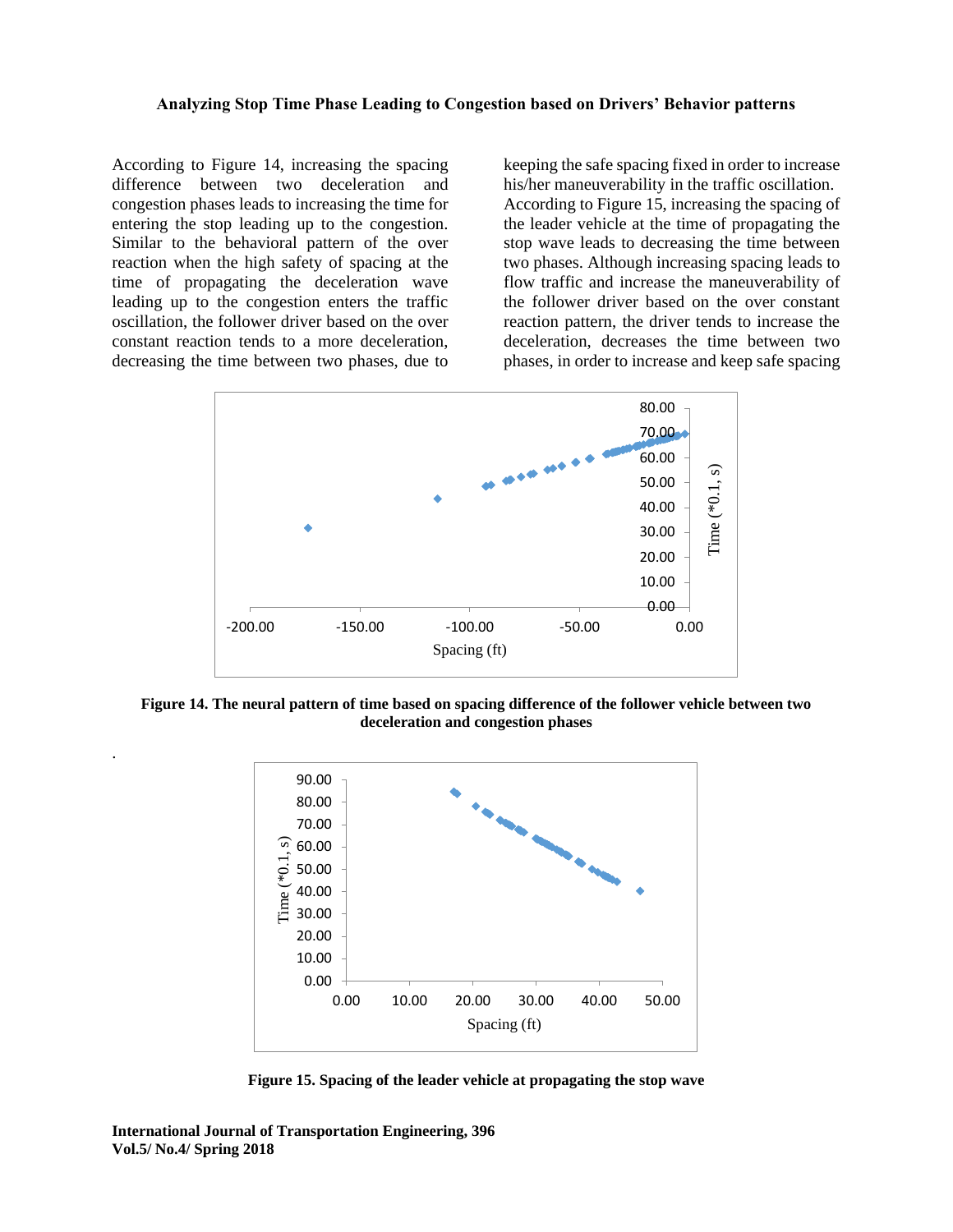# **4. Conclusion**

Different behavioral reactions of the vehicle drivers in the traffic oscillation to the shock wave, received from the downstream, leads to the complexity of the stop-go traffic analysis. In this paper, the data trajectory of the vehicle platoon in the deceleration phase of the stop-go traffic was divided into three phases of deceleration wave, entry into the stop and congestion. The behavioral patterns of the follower driver in the vehicle platoon were identified and the parameters of each behavioral pattern were segregated at the microscopic level. Then, by applying neural network patterns, the effective parameters, at the microscopic level, on the time of entering the stop leads to the congestion based on each behavioral pattern had been analyzed. Due to lack of data, only the effective parameters of three behavioral patterns including: under reaction-timid, overreaction-timid and the behavioral pattern with over constant reaction-timid at microscopic level were analyzed in the stop-go traffic. The results indicated that based on the behavioral pattern with under reaction-timid, the spacing difference of the follower vehicle between two phases of stop and congestion when receiving the wave and based on the behavioral pattern with overreaction-timid, spacing difference parameter of the follower vehicle between two phases of the deceleration and congestion and based on the behavioral pattern of the over constant reactiontimid, the spacing parameter of the leader vehicle at the time of propagating the wave are the most effective parameters on the dependent variable of time for entering the stop, at the microscopic level. According to table 4, based on the behavioral pattern with under reaction-timid,

increasing the spacing difference of the follower vehicle between two phases of stop and congestion leads to decreasing the stopping time leading up to the congestion. Increasing the follower spacing at the time of receiving the stop wave leads to decreasing the spacing difference between two phases. The follower driver based on the behavioral pattern with under reaction leads to decrease the safe spacing due to neglecting the received wave and reluctance to reduce spacing. In order to provide a safe spacing, it is necessary to increase the deceleration and decrease the time between two phases of stop and congestion. In other words, increasing the spacing of the follower driver when receiving the deceleration wave based on the behavioral pattern with overreaction increases the deceleration due to the keeping the safe spacing. Based on the behavioral pattern with overreaction-timid, increasing spacing difference of the follower vehicle between two phases of the deceleration and congestion leads to increasing the time between two phases. Increasing the spacing when receiving the deceleration wave leads to decreasing the spacing difference between two phases. The follower driver increases the deceleration at the time of receiving the wave due to keeping the safe spacing, which leads to decrease the stopping time between two phases. Based on the behavioral pattern of the over constant reaction, increasing the spacing of the leader vehicle at the time of propagating the wave leads to decrease the time between two phases. Although increasing the spacing of the leader vehicle leads to higher level of service for the traffic, but the follower driver, in order to keep the higher safe spacing, provides a more severe deceleration in the traffic oscillation.

| Behavioral pattern     | Most effective parameter      | Effective value | Parameter behavior | Behavior reason               |
|------------------------|-------------------------------|-----------------|--------------------|-------------------------------|
|                        |                               |                 |                    |                               |
|                        |                               | $\%$            |                    |                               |
|                        |                               |                 |                    |                               |
| Under reaction - timid |                               |                 |                    |                               |
|                        | Spacing difference of         | 65 %            | Increasing time    | Disregarding received         |
|                        | follower vehicle between stop |                 | between two phases | deceleration wave results in  |
|                        |                               |                 |                    |                               |
|                        | and congestion phases         |                 |                    | increasing speed drop and     |
|                        |                               |                 |                    | decreasing time of two phases |
|                        |                               |                 |                    |                               |
|                        |                               |                 |                    |                               |

**Table 4. The Time for Entering the Stop Leading to the Congestion**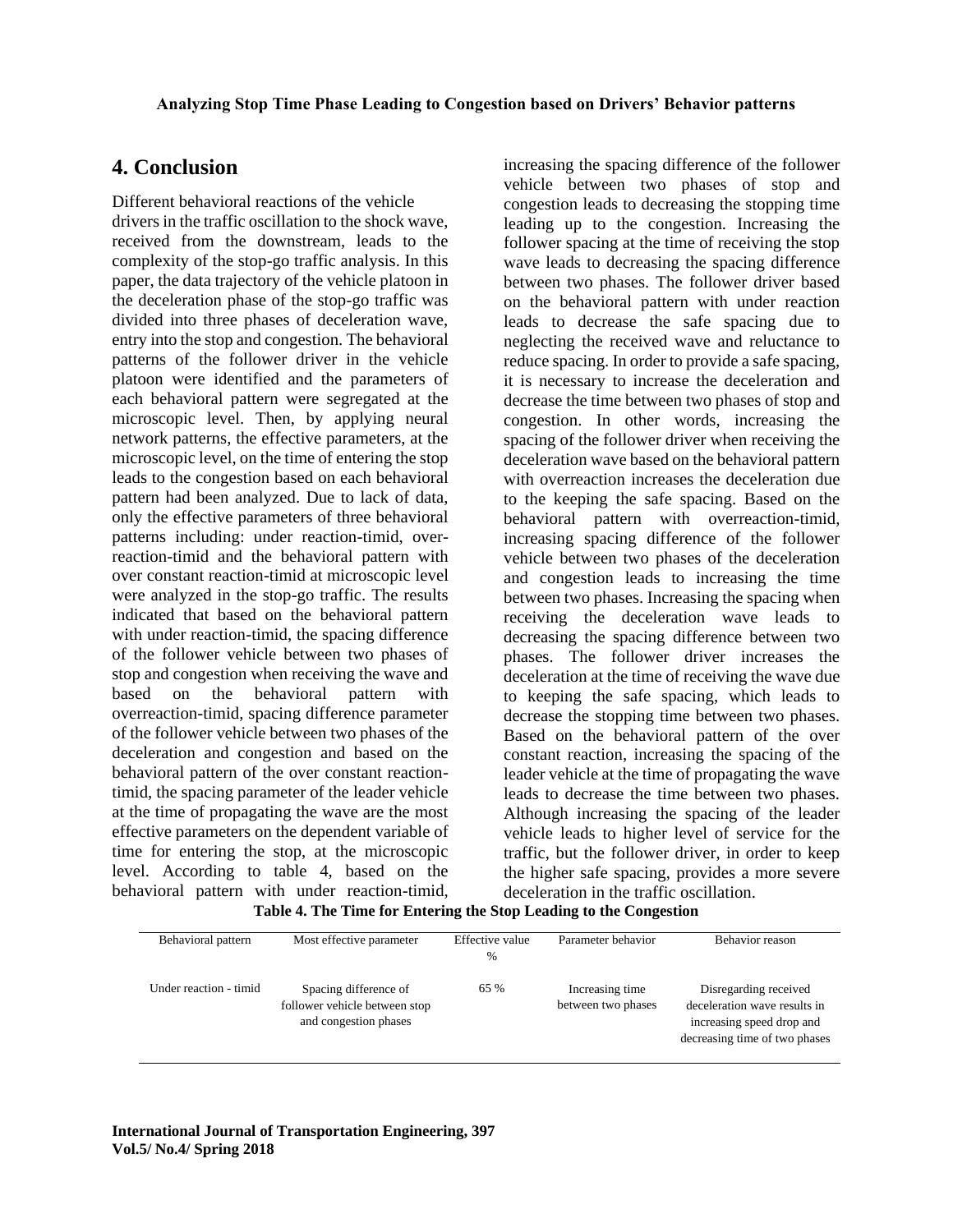| Over reaction - timid             | Spacing difference of<br>follower vehicle between<br>deceleration and congestion<br>phases | 38 % | Increasing time<br>between two phases | Increasing speed drop because<br>of create constant enough safe<br>spacing in traffic oscillation |
|-----------------------------------|--------------------------------------------------------------------------------------------|------|---------------------------------------|---------------------------------------------------------------------------------------------------|
| Over constant reaction<br>- timid | Leader spacing in propagation<br>wave                                                      | 36 % | Decreasing time<br>between two phases | Creating enough safe spacing<br>results in increasing speed<br>drop and decreeing stop time       |

# **5. References**

-Ahn, S. and Cassidy, M. (2006) " Freeway traffic oscillations and vehicle lane-change manoeuvres. In: Heydecker, B., Bell, M., Allsop, R. (Eds.)", Forthcoming in 17th International Symposium on Transportation and Traffic Theory. Elsevier, NewYork.

-Ahn, S., Vadlamani, S. and Laval, J. A. (2011) "A method to account for non-steady state conditions in measuring traffic hysteresis." Transportation Research Part C: Emerging Technologies Vol. 34, pp. 138-147"

-Abdi, A. and Salehikalam, A. (2016) "Analyzing deceleration time lead to congestion based on behavior patterns", Modares Civil Engineering Journal - Volume 16, Special Issue, Winter 1395, pp. 91-102.

[-Arab Moghadam,](http://www.ijte.ir/?_action=article&au=145899&_au=Mohsen++Poor+Arab+Moghadam) M., [Pahlavani,](http://www.ijte.ir/?_action=article&au=224066&_au=Parham++Pahlavani) P., [Naseralavi,](http://www.ijte.ir/?_action=article&au=224067&_au=Saber++Naseralavi) S. (2016) "Prediction of car following behavior based on the instantaneous reaction time using an ANFIS-CART based model", International Journal of Transportation Engineering , Article 4, [Volume 4, Issue 2,](http://www.ijte.ir/issue_3682_4608_Volume+4%2C+Issue+2%2C+Autumn+2016%2C+Page+75-146.html) pp.. 109-126.

-Bilbao-Ubillos, J. (2008) "The costs of urban congestion: estimation of welfare losses arising from congestion on cross-town link roads", Transportation Research Part A Vol. 42, No. 8, pp.1098–11082.

-Chen, D., Laval, J. A. Zheng, Z. and Ahn, S. (2012a) "Traffic oscillations: a behavioral carfollowing model", Transportation Research Part B, Vol. 46, No. 6, pp. 744-761.

-Chen, D., Laval, J. A., Ahn, S. and Zheng, Z. (2012b) "Microscopic traffic hysteresis in traffic oscillations: A behavioral pespective", Transportation Research Part B, Vol.43 A. pp.126-141.

-Del Castillo, J. M. (2001) "Propagation of perturbations in dense traffic flow: a model and its implications", Transportation Research Part B Vol. 35, pp. 367-389.

-Edie, L. C. and Baverez, E. (1967) "Generation and propagation of stop-start traffic waves", Proceedings of Third International Symposium on the Theory of Traffic Flow. American Elsevier Publishing Co. New York. pp. 26-37.

-Forbes, T. W., Zagorski, H.J. Holshouser, E. L. and Deterline, W. A. (1958) "Measurement of driver reactions to tunnel conditions", Proceedings of Highway Research Board.Vol.37, pp. 345-357.

-Herman, R. and Potts, R. B. (1961) "Single-lane traffic theory and experiment", Proceedings of Symposium on the Theory of Traffic Flow (R. Herman Ed.). Elsevier publishing Co. Amsterdam. pp. 120-146.

-Herman, R. and Rothery, R. (1967) "Propagation of disturbances in vehicular platoons", Proceedings of Third International Symposium on the Theory of Traffic Flow (L.C. Edie, Ed.), American Elsevier publishing Co. New York. pp. 26-37.

-Hongfei, J., Zhicai, J. and Anning, N. (2003) "Develop a car-following model using data collected by 'five-wheel system". Proceedings of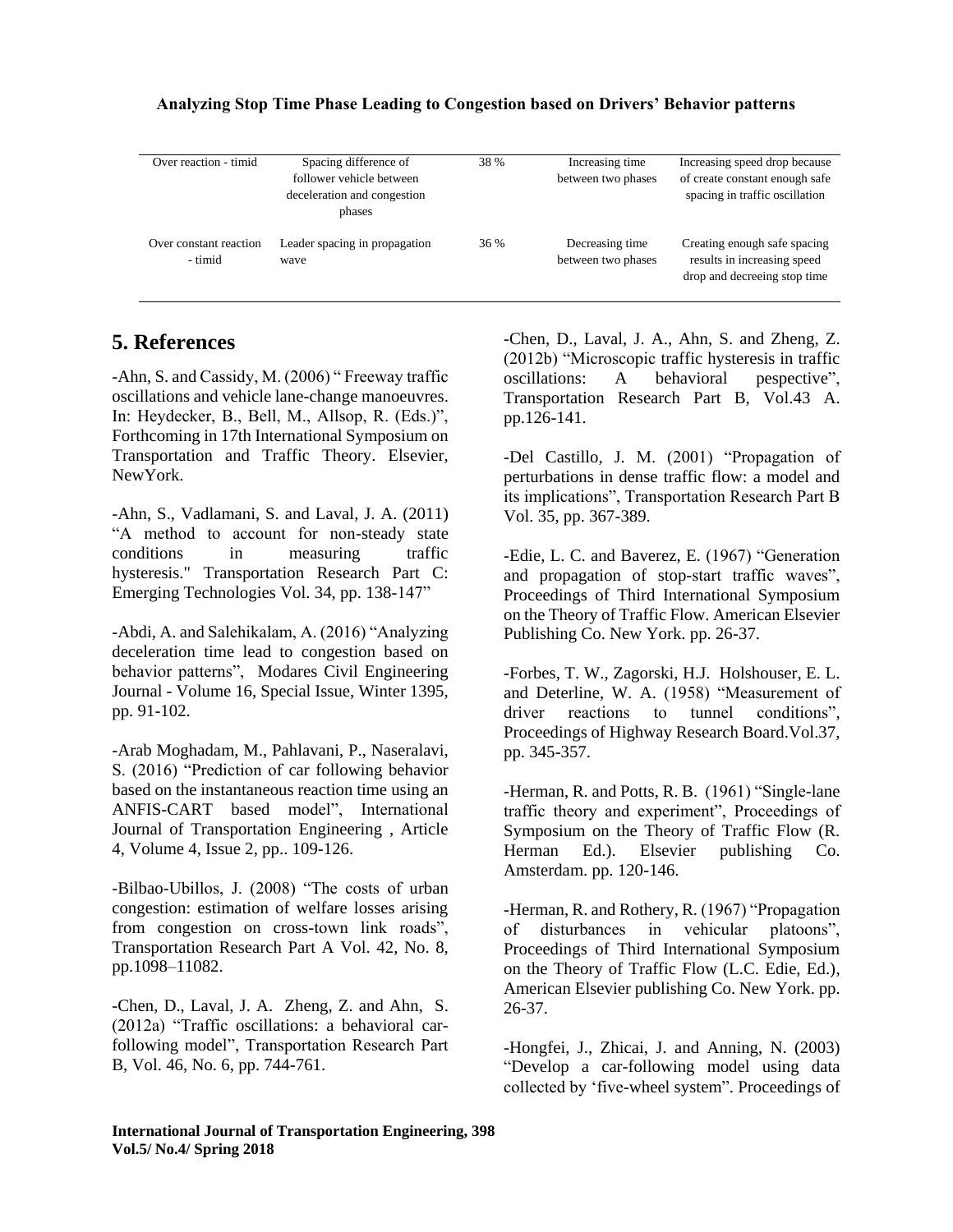#### **Babak Mirbaha, Ali Abdi Kordani, Arsalan Salehikalam, Mohammad Zarei**

the IEEE Intelligent Transportation System, Vol. 1, China, pp. 346–351.

-Kim, T. and Zhang, H. M. (2004) "Gap time and stochastic wave propagation", IEEE Intelligent Transportation Systems Conference, pp. 88-93.

-Koshi, M., Kuwahara, M. and Akahane, H. (1992) "Capacity of sags and tunnels in japanese motorways", ITE Journal (May issue), pp.17–29.

-Karlaftis, M. G. and Vlahogianni, E. I. (2011) "Statistics versus neural networks in transportation research: Differences, similarities and some insights", Transportation Research Part C: Emerging Technologies. Vol. 19, No. 3, pp. 387-399.

-Khodayari, A. and Ghaffari, A. (2011) " Modify car following model human effects based on locally linear neuro fuzzy", Intelligent Vehicles Symposium (IV), 2011 IEEE. pp. 661-666.

-Laval, J. A. and Daganzo, C. F. (2006) "Lanechanging in traffic streams", Transportation Research Part B Vol. 40, No. 3, pp. 251–264.

-Laval, J. A. (2006) "Stochastic processes of moving bottlenecks: Approximate formulas for highway capacity", Transportation Research Record, pp. 86–91.

-Laval, J. A. and Leclercq, L. (2010) "A mechanism to describe the formation and propagation of stop-and-go waves in congested freeway traffic", Philosophical Transactions of The Royal Society A. 368, pp. 4519-4541.

-Laval A. J. (2010) "Hysteresis in traffic flow revisited: An improved measurement method, Transportation Research", Part B. Vol. 45, No 2, pp. 385–391.

-Laval A. J. (2009) "Hysteresis in the fundamental diagram: impact of measurement methods", 89th Annual Meeting of the Transportation Research Board, Washington, D.C.

-Mauch, M. and Cassidy, M. J. (2002) "Freeway traffic oscillations: observation and predictions", The 15th International Symposium on Transportation and Traffic flow Theory.

-Newell, G. F. (1962) "Theories of instability in dense highway traffic", Journal of the Operations Research Society of Japan Vol. 5, pp.9–54.

-Newell, G. F. (2002) "A simplified carfollowing theory: a lower order model", Transportation Research Part B Vol. 36, pp. 196- 205.

-NGSIM. Accessed at: [http://ngsim](http://ngsim-community.org/)[community.org/](http://ngsim-community.org/)

-Orfanou, F., Vlahogianni, E and Karlaftis, M. (2012) "Identifying features of traffic hystersis on freeways, Transportation Research, Part B.

-Panwai, S. and Dia, H. (2007) " Neural agent car-following models, IEEE Transactions on Intelligent Transportation Systems,Vol. 8, No. 1, pp. 60–70.

-Trajectory Explorer. Accessed at: [http://trafficlab.ce.gatech.edu/tools.html.](http://trafficlab.ce.gatech.edu/tools.html)

-Treiterer, J. and Myer, J. A (1974) "The hysteresis phenomenon in traffic flow", Proceedings of the Sixth Symposium on Transportation and Traffic Flow Theory. D. J. Buckley (Ed.). pp. 213-219.

-Xiaoliang, Ma. (2006) "A neural – fuzzy framework for modeling car following behavior", Systems, Man and Cybernetics, 2006. SMC'06. IEEE International Conference on. Vol. 2. IEEE, 2006, pp. 770-776.

-Yeo, H. and Skabardonis, A. (2009) "Understanding stop-and-go traffic in view of asymmetric traffic theory", Transportation and Traffic Theory 2009: Golden Jubilee, Springer, pp. 99-115.